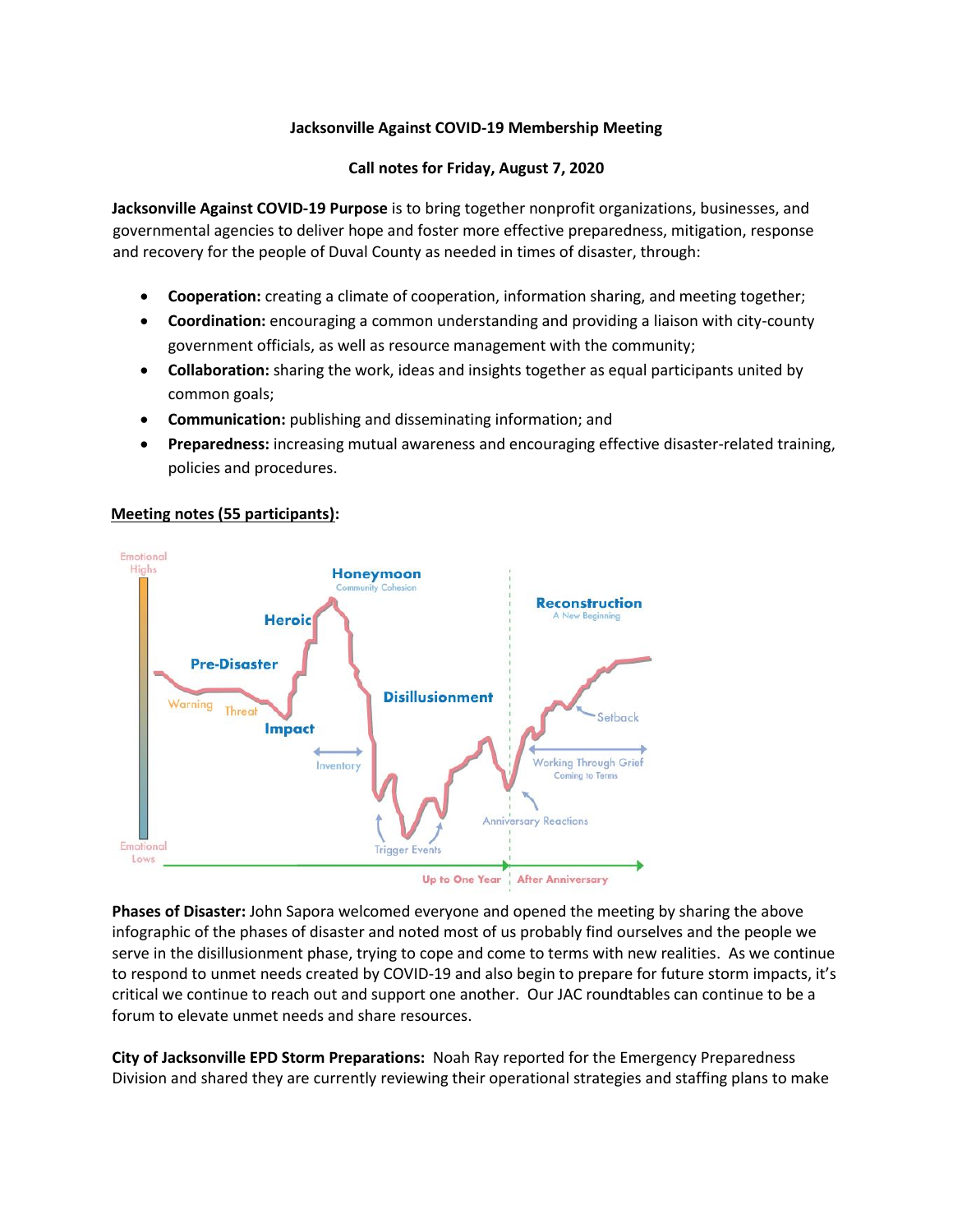modifications as needed in light of COVID-19. While the EOC may be staffed by 150-200 individuals during a typical storm activation, staffing plans are being altered to reduce the number of individuals physically present in the EOC. Much of the coordination and staffing will be done virtually. Should the EOC be activated for a storm, EPD will look to the JAC to represent the coalition of community organizations for two-way communication. The JAC can report out to JAC members as to what the EOC is seeing and sharing, and in return, JAC representatives will report into the EOC as to what unmet needs are being reported by the organizations on the ground.

Tom Hill, American Red Cross, asked whether the EOC had established any standing virtual meeting rooms or conference links so that the appropriate designees know where to go for briefings. Establishing these ahead of time may be beneficial to everyone. Angela Tenbroeck suggested it would be helpful to have an online mechanism that would allow agencies to report if they need to send an SOS during a storm. The City does have a web-based platform that designated individuals from the JAC will access to report and share information. JAC organizations will be able to communicate via the [Contact@artfullygreen.org](mailto:COAD@duvaldisasterrecovery.org) email address as well as the internet voicemail at **(904) 235-7919.**

Noah Ray also encouraged everyone to review the Business Continuity Template for their individual organizational planning as well as the checklists included which may help with further resiliency. These and other resources, including the latest Preparedness Guide, are available a[t jaxready.com/download.](http://www.jaxready.com/download)

### **Agency Roundtable Reports**

**Dawn Gilman, Changing Homelessness & Sheltering Task Force:** The sheltering task force is still very much focused on COVID response and ensuring vulnerable individuals are housed in non-congregate shelter (motel/hotel rooms). Shelters continue to operate at 50% capacity.

**Food Delivery & Distribution:** Discussion around food distribution before, during and after storms. The American Red Cross has standing relationships with Southern Baptists and Salvation Army to assist in meal prep and distribution at the shelters and are able to feed 10-15 thousand meals per day approximately 48 hours before the storm until 48 hours after the storm. It is at that point that other food organizations, such as Feeding Northeast Florida, Hunger Fight, FarmShare and others pick up the need and ensure food access through various providers across the community. Paul Bell, Feeding Northeast Florida, noted that they are fortunate to have the majority of their food partners back at the table and are adding trucks to ensure they can push food out as quickly as possible. Food distribution is a key area where the faith community can be heavily involved, as individual congregations can serve as distribution points. John is working to develop a faith community working group that can better coordinate in disaster preparation and response activities.

**Elizabeth Paulson, JEA:** As of July 9, 19,000 customers were eligible for disconnection when disconnections resumed. Today, that number is under 7,000. JEA has offered the MyWay prepay program as a mechanism for customers to make payments over the course of 12 months. Customers should contact JEA at **904-665-6000** to discuss flexible payment options. Customer Advisors are available by phone weekdays from 7 a.m. to 7 p.m. Customers may also explore billing and payment options at

**[https://www.jea.com/residential\\_customers/billing\\_and\\_payment\\_options/](https://www.jea.com/residential_customers/billing_and_payment_options/)**. Should **customers** need more help, including assistance beyond their utility bill, JEA is directing requests to **2-1-1** or **904-632- 0600**.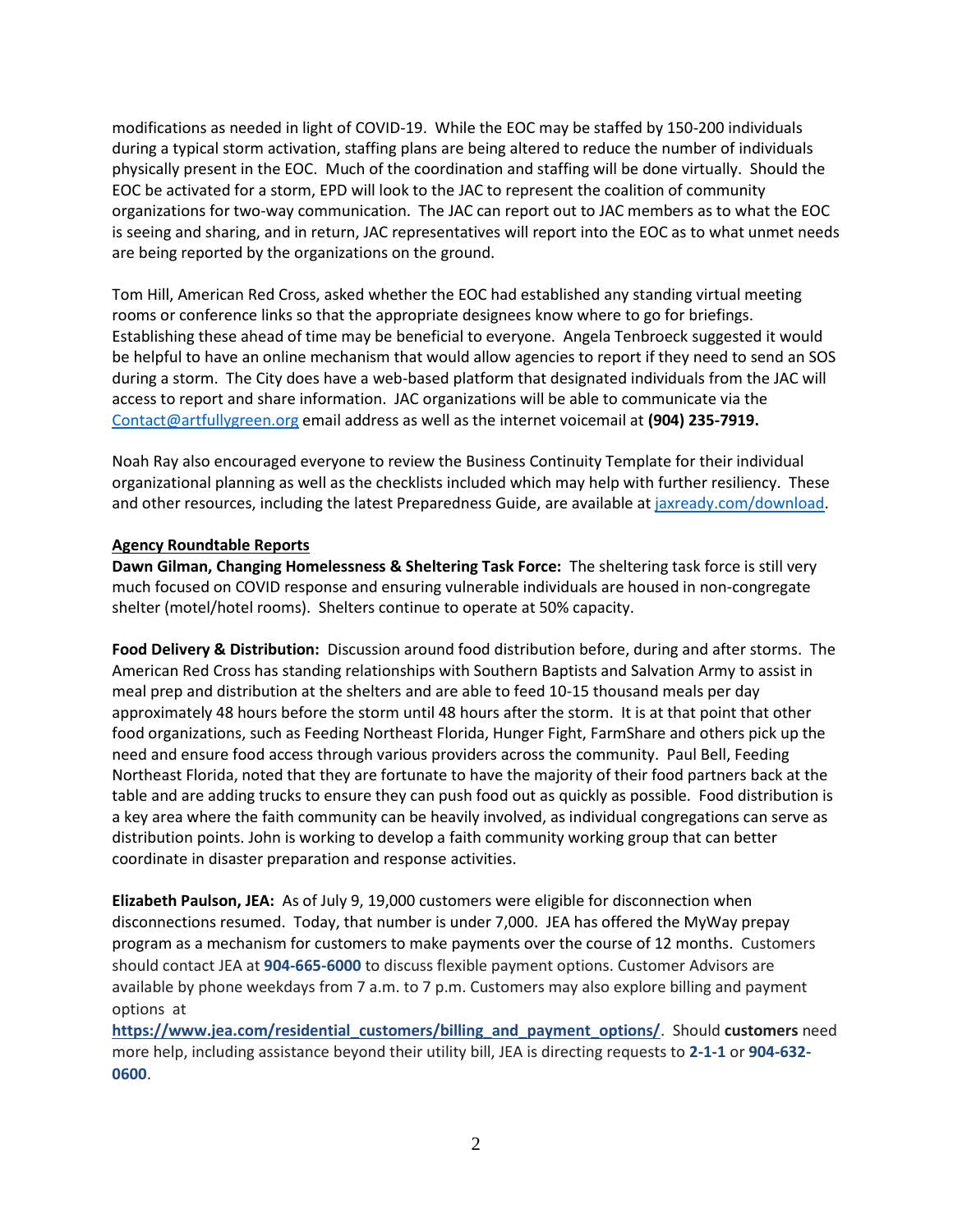Late fees, credit card fees, and reconnection fees continue to be waived through September. Elizabeth noted there has been a lot of frustration over higher bills in the month of July. July was much hotter and drier and resulted in higher energy usage.

**Karen Marino, Northeast Florida Community Action Agency:** NFCAA received \$5 million in CARES Act funding which will provide rent and utility assistance to individuals affected by COVID-19 throughout the 7-county service area. The program rolled out on August 4 with demand so high that it crashed the online appointment system. All appointment slots are full 30 days out but this doesn't mean assistance has been exhausted. The CARES funding will be used over the next year and other funding streams are also available for use. The agency is exploring whether the administrative burden can be shared with other agencies also administering emergency financial assistance programs.

**Hermonyone Walker, Health Zone 1 Church Coalition:** Thanks to the First Coast Relief Fund, the coalition was able to purchase sanitizer, contactless thermometers, and gloves for the church food pantries, which uplifted everyone's spirits.

**Janet Dickinson, ElderSource:** ElderSource received CARES Act funding which has helped to offset feeding costs for their partner programs as well as other supportive services.

**Renee Sares, Catholic Charities:** The agency continues to administer emergency financial assistance programs through First Coast Relief Fund dollars. They continue to see a huge need and there is a limit to how much each individual can receive. They often find individuals are four to five months behind on their bills.

**Jeff Winkler, United Way:** Jeff called attention to the eviction moratorium and the modifications to the Governor's Executive Order in the latest extension. Tenants must now prove their nonpayment is directly related to COVID and have a very short timeframe to respond to the notice. 200 eviction cases were filed in Duval County last week. Jacksonville Area Legal Aid (JALA) is involved in assisting clients and will be asked to speak on a future call. See the attached infographic for more details on the process. <https://www.jaxlegalaid.org/wp-content/uploads/2020/08/EVICTIONS-COVID19-080320.pdf>

**Kelly Moorman Coggins, Hart Felt Ministries (via chat):** There is a huge need, we are seeing a 38% increase in our call volume over the first quarter.

**Brian Baer, Elevated Studio (via chat):** The moratoriums expiring are a real and live concern for many NGOs across the country.

**Michael Boylan, City Council Member (via chat):** Please feel free to share with me, via email at mboylan@coj.net, stories of how either the Cares Act or First Coast Relief Fund dollars advanced the work of your organization. I would welcome the opportunity to share that with my colleagues. Thank you.

**Don Earl, 211:** Don noted that they do see a spike in calls for assistance when consequences are real and immediate such as an eviction notice or utility disconnection. Now that notices are going out to tenants, they are seeing an increase in calls. They have seen a 100% increase in calls for assistance over this time last year and expect it to continue for the foreseeable future.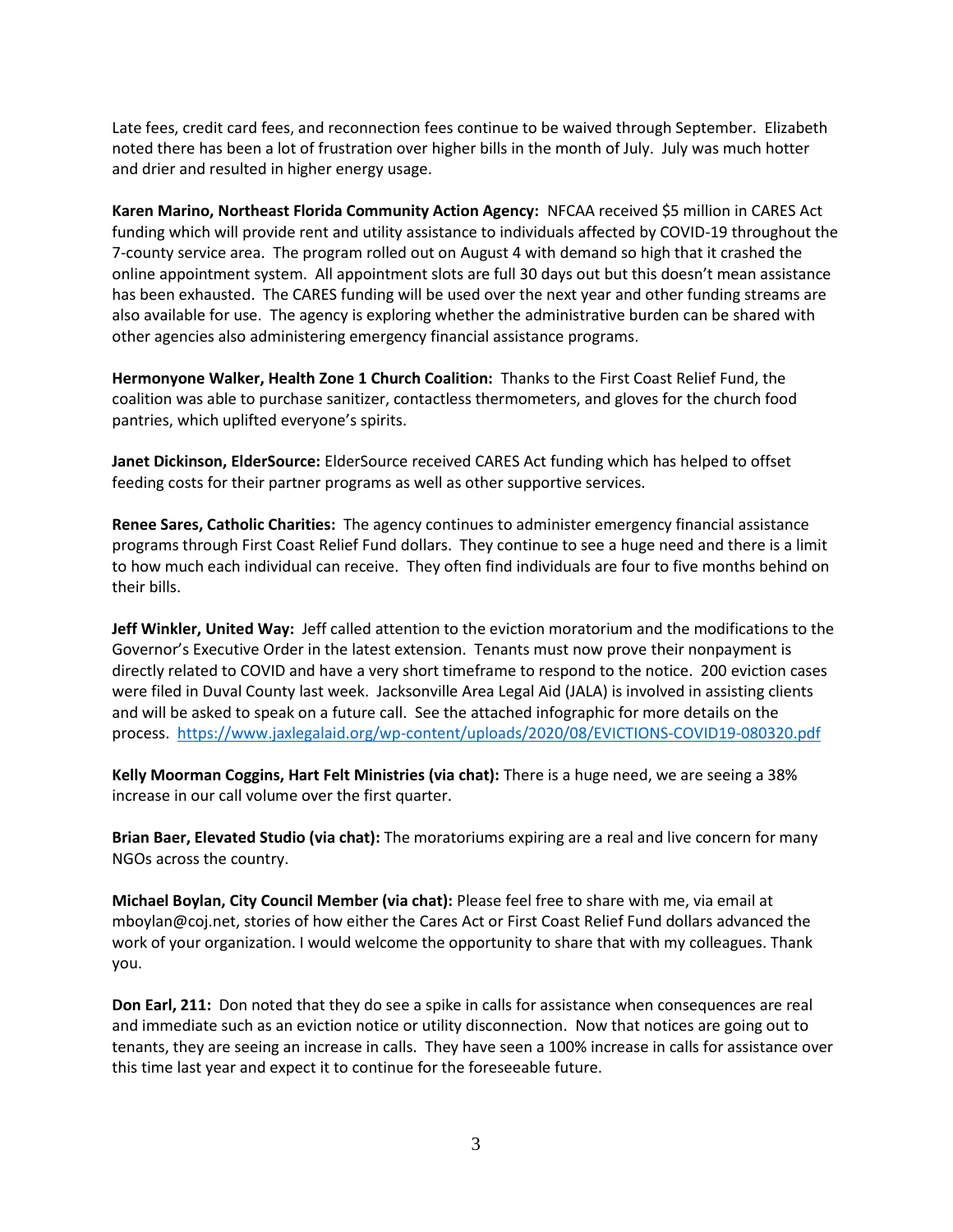Turning attention to storm preparedness, Don reminded everyone to keep their agency listings up to date in the 211 database: https://nefin.myresourcedirectory.com/. If an organization offers disaster services and is not currently listed as such, let Don know to make the update. Organizations can create an account and save favorites so it's easier to refer to organizations that you use on a regular basis for clients*. 211 is the JAC's primary resource for inventorying available programs, so it's critical for all organizations to keep their information up to date. Please help spread the word about this community resource.*

# **Erica La Spada, United Way Volunteer Engagement:** The UW Volunteer Database

(www.unitedwaynefl.org/volunteer) is a resource to post volunteer needs and pre-register volunteers for disaster services. Organizations can create their own profile and list volunteer needs or can work with United Way to post on their behalf. There is a social media component to the portal, which will notify registered users when an agency posts a new opportunity. Registered users can also self-identify as being available to call during a disaster. Questions: [erical@uwnefl.org.](mailto:erical@uwnefl.org)

**Jorge Morales, Endeavors:** Jorge Morales continues to manage limited case management for Irma in some parts of the state. They are working on a program for congregate and non-congregate shelter staffing that will deploy reservists to shelters as needed.

**Tom Hill, American Red Cross:** The American Red Cross is responsible for staffing storm shelters in Duval County. They are in desperate need of shelter associates as many of their standing volunteers are older and fall into COVID-vulnerable populations. COVID also means more shelters and more space are needed, which means more volunteers. Please help spread the word for the need for volunteers (see attached flyer). Training is available online.

**Susan Eccher, American Red Cross** (via chat): The Red Cross has developed a webpage dedicated to assisting immigrants with COVID-19-related 'frequently asked questions': https://www.redcross.org/get-help/how-to-prepare-for-emergencies/types-ofemergencies/coronavirus-safety/immigrants-and-covid-

#### **Upcoming Trainings**

**August 14, 10am-2pm, Preparing your Congregation for Disaster:** The Salvation Army will be hosting a virtual training specifically for congregations to explore how to plan for their own congregation's needs as well as the surrounding neighborhoods. Space is limited; emai[l contact@artfullygreen.org](mailto:coad@duvaldisasterrecovery.org) to reserve a spot.

**August 17, noon-1pm, Preparing your Organization for Disaster Response:** Is your business ready for a hurricane or other disaster? Join the Nonprofit Center of Northeast Florida, JAX Chamber, and Duval County JAC for a 60-minute roundtable on disaster preparedness. Hear from experts in the field and come away with tools, templates, and resources that can immediately be used to refine or create your organization's continuity of operations plan and help your employees and clients prepare themselves in the event of a disaster. To register, visit

https://nonprofitctr.org/inspire\_events/preparing-your-organization-for-disaster-response/ **Emotional and Spiritual Care:** John reported on his attending a July 25 training at Christ's Church called Foundations for Emotional and Spiritual Care, which is one of the JAC's core operating functions.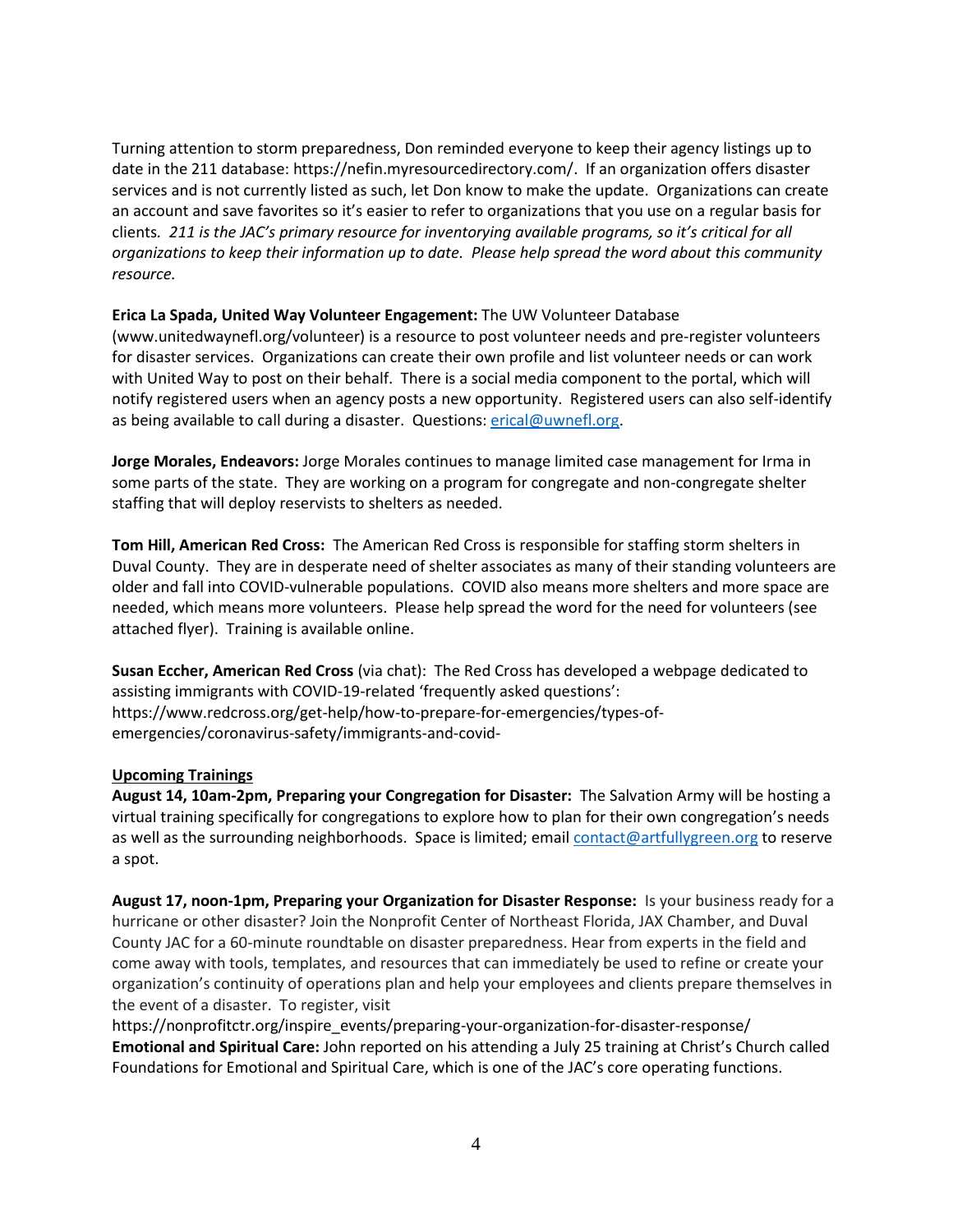Learnings included how to properly tarp a roof and cut drywall in a muck out situation, but also that "there is nothing more powerful than the heart of a volunteer" and "when tragedy strikes, people instinctively long to know they are not alone or forgotten – someone cares." A core ESC them is the Ministry of Presence – using the image of a catcher's mitt, the caregiver is attentively present with a survivor, drawing out their fear and anxiety and trauma, catching and holding it, and walking along side of them. The training showed how ESC can be integrated into all of our relief efforts and our daily lives. Thanks to HopeForce International for leading the training. https://www.hopeforce.org/

### **JAC Governance**

**Consolidation of LTRO Home Repair program with JAC:** As long-term recovery is considered a function within the purview of the JAC per our bylaws, the executive committees of both the NFLTRO for Irma as well as the JAC have discussed resolutions to consolidate the two efforts while the Irma home repair program concludes over the next several months. The timing of this is under discussion and will be brought to a membership vote on a future call.

**Regional JAC Workgroup:** The Northeast Florida Regional Council (NEFRC) facilitated an initial regional convening of local JAC leadership stakeholders earlier this week, which John Sapora and Raelyn Means attended. The intent of this workgroup is to not supersede any local efforts, but rather provide training and exercise support; and establish a platform for communication that crosses county boundaries. During any disaster, there is a tremendous amount of value to be added when we work together in meeting the needs of local communities. Information gleaned from the workgroup will be shared with the JAC.

## **Ordering Supplies & PPE Resources**

While many resources are no longer available for PPE, the JAC will continue to monitor available resources and connect organizations who have unmet needs. Rotary District 6970 continues to have handwashing stations available and can also fulfill limited requests for face masks and face shields. If your direct service organization needs supplies, please email [contact@artfullygreen.org.](mailto:coad@duvaldisasterrecovery.org) On the other hand, if your group is a source of masks, either DIY or manufactured masks, please email the JAC to coordinate your source with the unmet needs.

#### **Disaster Preparation & Ongoing Learning Opportunities**

**2020-21 Storm Preparedness and Response Guide:** the annual JAXREADY Guide highlights life-saving information for residents in all types of disasters. Most residents will receive the Guide via the US Mail but you can download and distribute electronically at [https://www.coj.net/jaxreadyguide.](https://www.coj.net/jaxreadyguide)

**Special Medical Needs Registry:** City Emergency Preparedness Division has a special medical needs registration to aid in assistance or shelter evacuation in the event of storm or other disaster. Each client must re-register each year to remain in the system. For more information, visit <https://www.coj.net/specialmedicalneeds> or call (904) 255-3172.